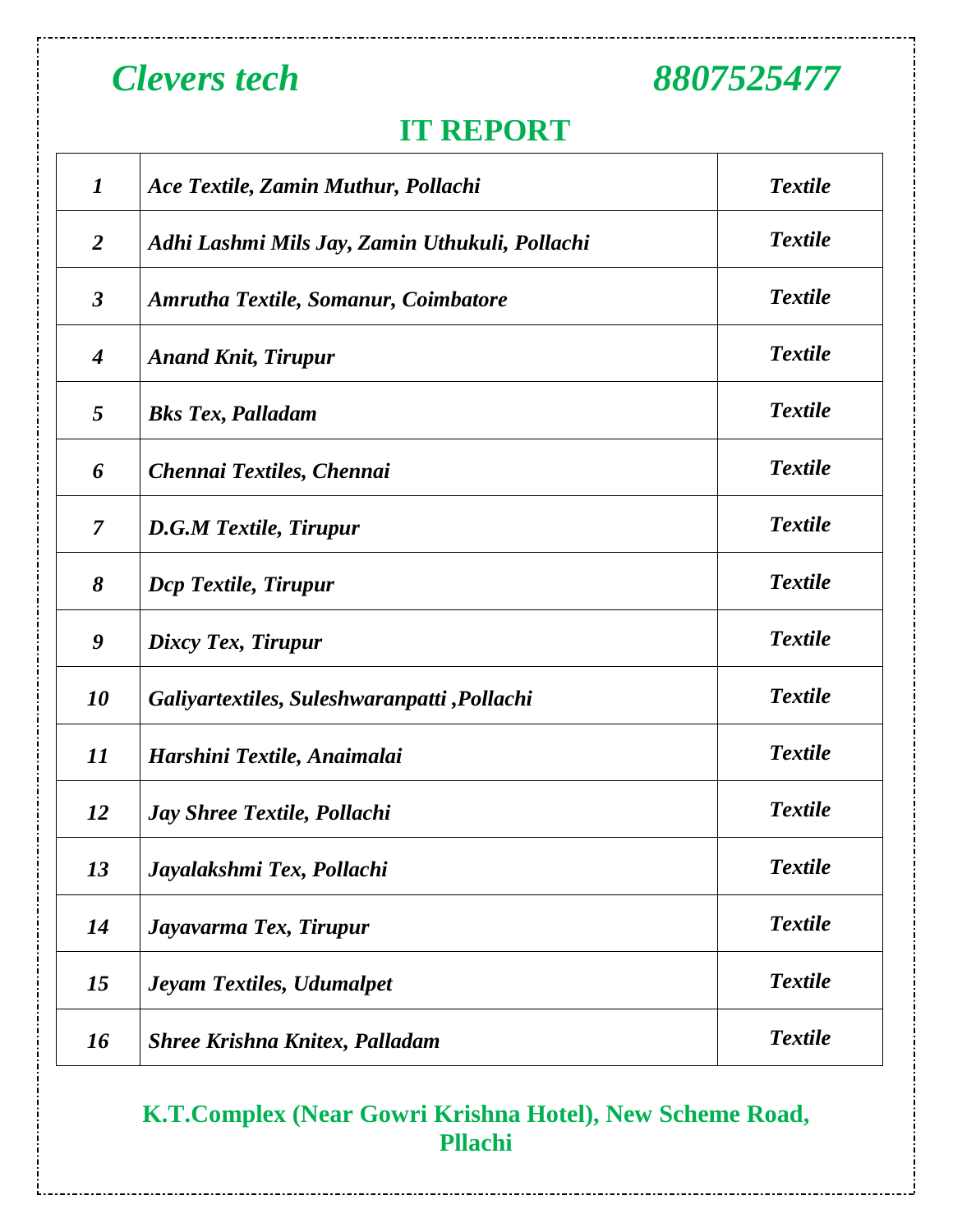| 17        | <b>Kumaran Mills, Coimbatore</b>                      | <b>Textile</b> |
|-----------|-------------------------------------------------------|----------------|
| 18        | Lakshmi Electrical, Anaimalai                         | <b>Textile</b> |
| 19        | <b>Marutham Textile, Udumalpet</b>                    | <b>Textile</b> |
| 20        | Murugan Textile, Trichy Road, Palladam                | <b>Textile</b> |
| <b>21</b> | Orange Colours, Palladam                              | <b>Textile</b> |
| 22        | <b>Pioneer Woven Sack's Pollachi</b>                  | <b>Textile</b> |
| 23        | Rohini Tex, Perundurai                                | <b>Textile</b> |
| 24        | <b>Royal Classic Groups, Tirupur</b>                  | <b>Textile</b> |
| 25        | <b>Sandfits Foundries Private Limited, Coimbatore</b> | <b>Textile</b> |
| 26        | Sangeetha Textile, Udumalpet                          | <b>Textile</b> |
| 27        | <b>Sarmangal Synthetics Pvt Ltd, Pollachi</b>         | <b>Textile</b> |
| 28        | <b>Selvaganapathy Tex, Pollachi</b>                   | <b>Textile</b> |
| 29        | <b>Shree Siva Murugan Mills, Palladam</b>             | <b>Textile</b> |
| 30        | <b>Sri Amman Spinning Mill, Udumalpet</b>             | <b>Textile</b> |
| 31        | Sri Kumaruguru Tex, Annur                             | <b>Textile</b> |
| 32        | <b>Sri Maha Ganapathy, Pollachi</b>                   | <b>Textile</b> |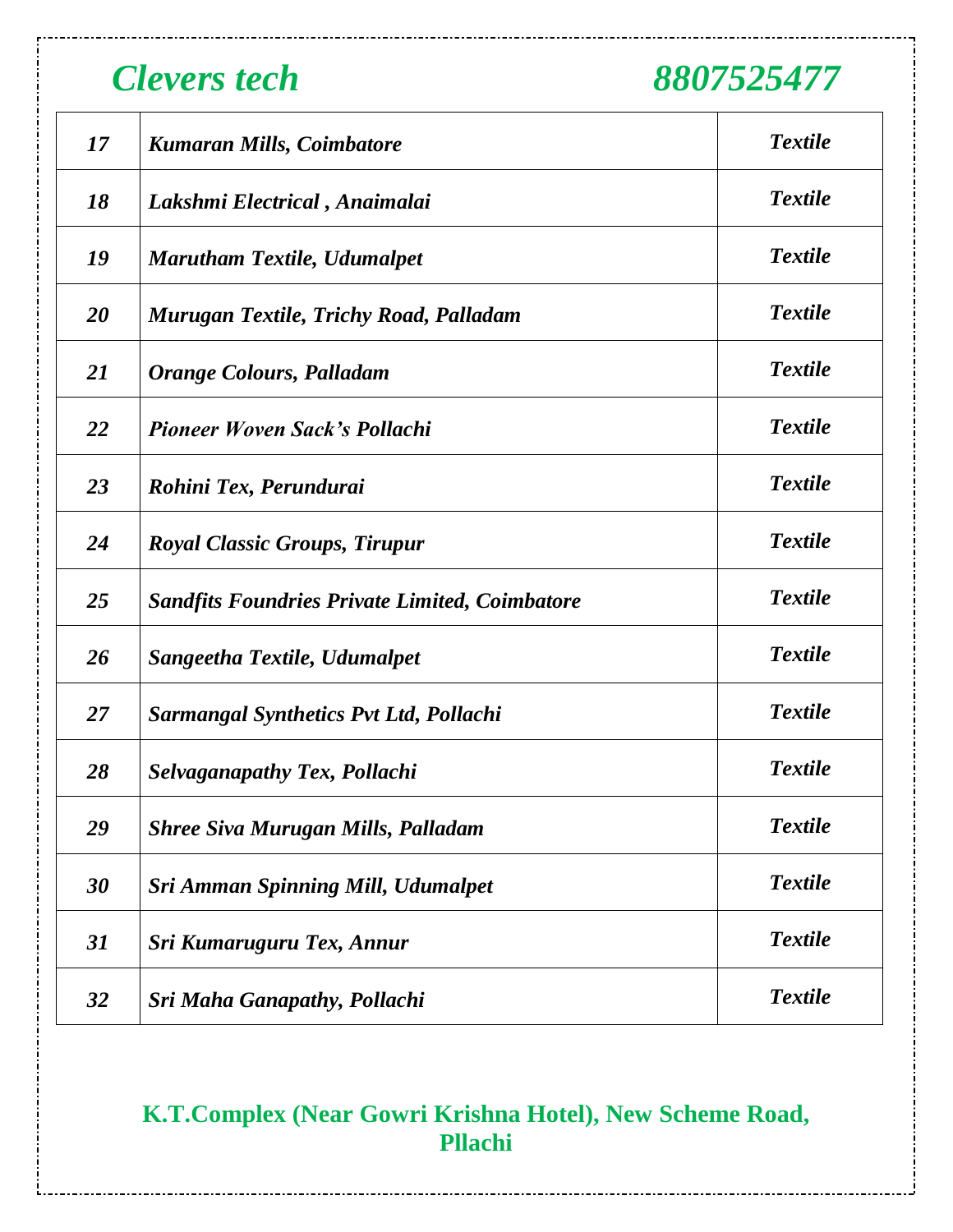| 33 | <b>Sri Maruthi Andaver Cotton Spinning Mills, Coimbatore</b> | <b>Textile</b> |
|----|--------------------------------------------------------------|----------------|
| 34 | Sri Sakthi Tex, Coimbatore                                   | <b>Textile</b> |
| 35 | Sri Selvam Tex, Coimbatore                                   | <b>Textile</b> |
| 36 | <b>Texmo Fshns, Tirupur</b>                                  | <b>Textile</b> |
| 37 | Thirumalai Textile, Pollachi                                 | <b>Textile</b> |
| 38 | Thirumurugan Mill Final, Udumalpet                           | <b>Textile</b> |
| 39 | <b>TRK Textile, Coimbatore</b>                               | <b>Textile</b> |
| 40 | V.G.Textile, Udumalpet                                       | <b>Textile</b> |
| 41 | V.J.Textile, Pethappampati                                   | <b>Textile</b> |
| 42 | <b>V.K.S Tex, Palladam</b>                                   | <b>Textile</b> |
| 43 | Vasandharaj Tex, Palani                                      | <b>Textile</b> |
| 44 | Vijayeshwari Tex, Pulliyampatti                              | <b>Textile</b> |
| 45 | Nithi Knit Wear, Tirupur                                     | <b>Textile</b> |
| 46 | Durga Spntx Spng, Udumalpet                                  | <b>Textile</b> |
| 47 | <b>Srinivasa Cotton, Udumalpet</b>                           | <b>Textile</b> |
| 48 | Shakkthi Ohmkaara Spinners (P) Ltd, Udumalpet                | <b>Textile</b> |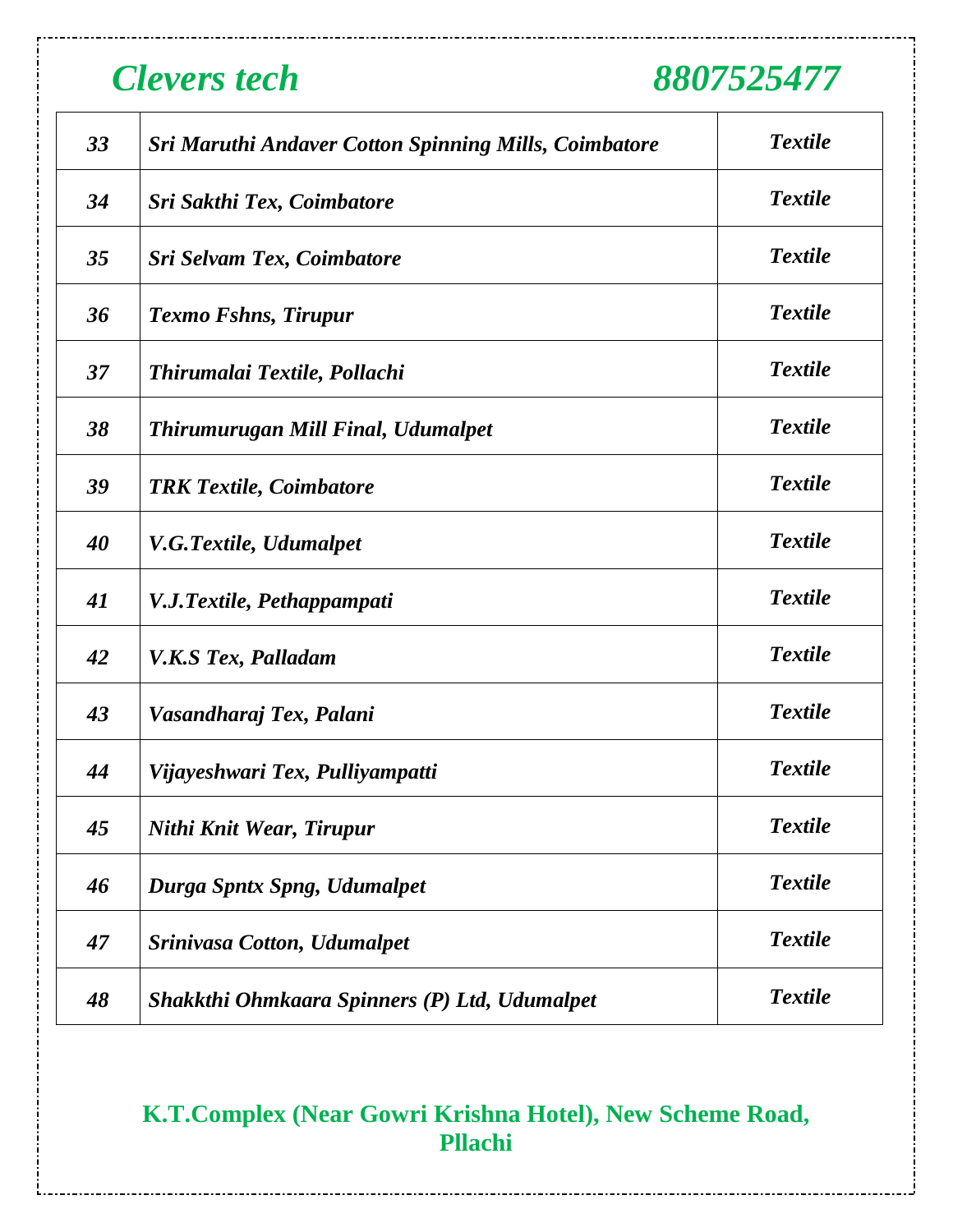| 49 | Pachai Amman Spinners, Sulthanpet                         | <b>Textile</b> |
|----|-----------------------------------------------------------|----------------|
| 50 | <b>PNR Spintex, Elayamuthur</b>                           | <b>Textile</b> |
| 51 | <b>Tulip Garments, Tirupur</b>                            | <b>Textile</b> |
| 52 | <b>Ess Emm Textiles, Sulur</b>                            | <b>Textile</b> |
| 53 | Swarnambika Textiles India Private Limited, Chennai       | <b>Textile</b> |
| 54 | <b>Modern Spinning Mills, Samathur</b>                    | <b>Textile</b> |
| 55 | Abirami Cotton Pressing Factory, Zamin Uthukuli, Pollachi | <b>Coir</b>    |
| 56 | <b>Amirtham Coir Product, Sowcarpet, Chennai</b>          | Coir           |
| 57 | <b>Anar Coir, Pollachi</b>                                | Coir           |
| 58 | Arun Coirs, Pollachi                                      | Coir           |
| 59 | <b>Benlion Coir Industry, Pollachi</b>                    | Coir           |
| 60 | Dynamic Coir, Puliampatti                                 | <b>Coir</b>    |
| 61 | Euro Coir, Thenkumarapalayam                              | Coir           |
| 62 | <b>Fibro Coir Products, Alampalayam</b>                   | <b>Coir</b>    |
| 63 | Harish Coconut Products Pvt Ltd., Pollachi                | <b>Coir</b>    |
| 64 | Jai Sakthi Coirs, Udumalpet                               | <b>Coir</b>    |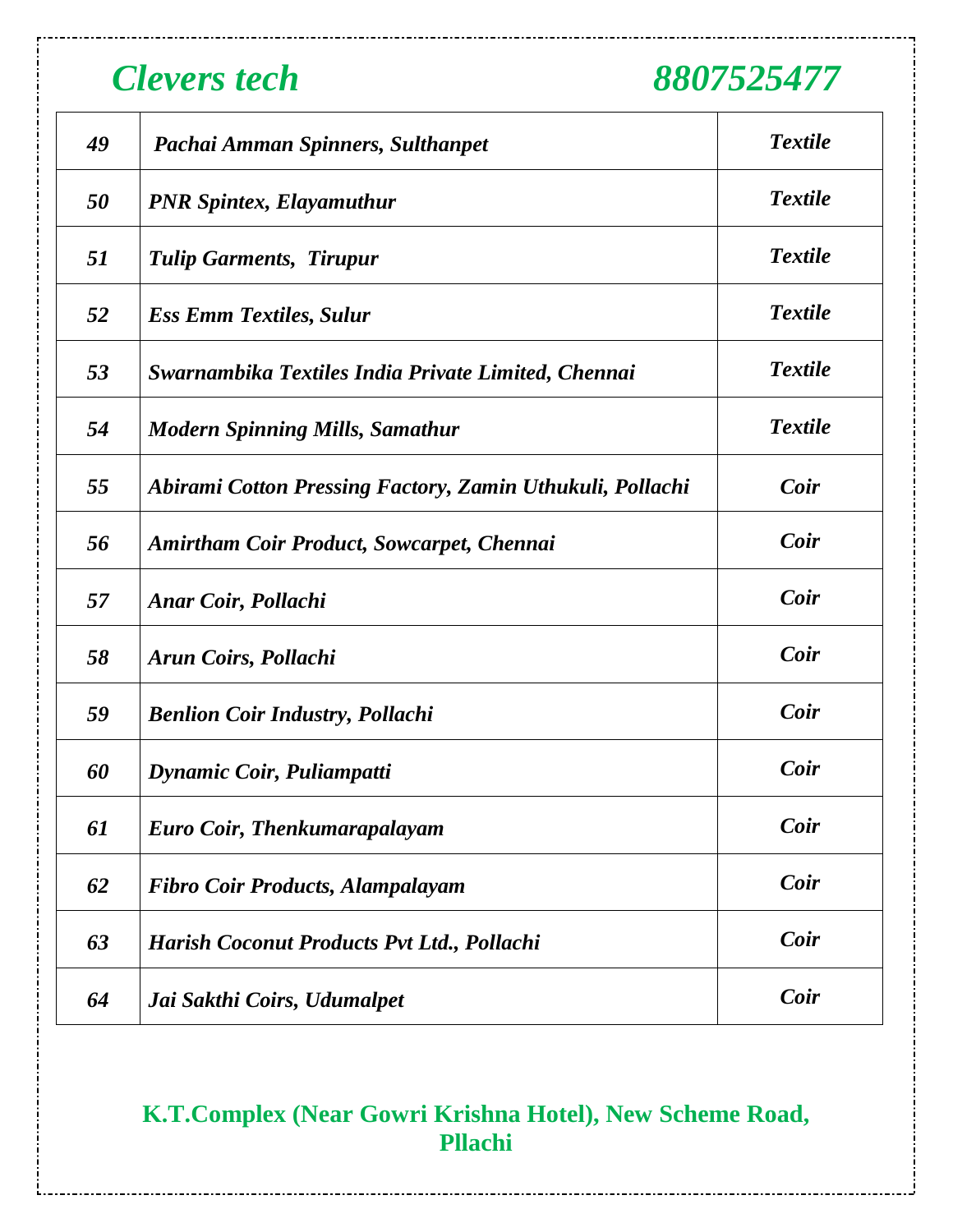| 65 | Jai Sakthi Coirs & Bricks, Madathukulam            | Coir |
|----|----------------------------------------------------|------|
| 66 | <b>Jpl Agrotech, Pollachi</b>                      | Coir |
| 67 | Kannan Coir Product, Pollachi                      | Coir |
| 68 | Khali Coir Products, Unjavelampatti, Pollachi      | Coir |
| 69 | Lakshmi Coirs, Suleswaranpatti, Pollachi           | Coir |
| 70 | Mathi Fibres, Reddiar Madam                        | Coir |
| 71 | Mouriya Coirs, Thenkumarapalayam                   | Coir |
| 72 | Om Velavan Coirs, Pollachi                         | Coir |
| 73 | Periyar Coir, Ambrampalayam, Pollachi              | Coir |
| 74 | PSG Coirs Private Limited, Makkinampatti, Pollachi | Coir |
| 75 | R.S Coirs, , R.Ponnapuram, Pollachi                | Coir |
| 76 | Raj Coirs, Rangasamuthuriam, Pollachi              | Coir |
| 77 | Sakthi Coir, Pollachi                              | Coir |
| 78 | Santhosh Kumar Coir, Kottur Malaiyandipattinam     | Coir |
| 79 | Sarguru Coir Product, Meenakshipuram.              | Coir |
| 80 | Aspinwall & Co. Ltd, Pollachi                      | Coir |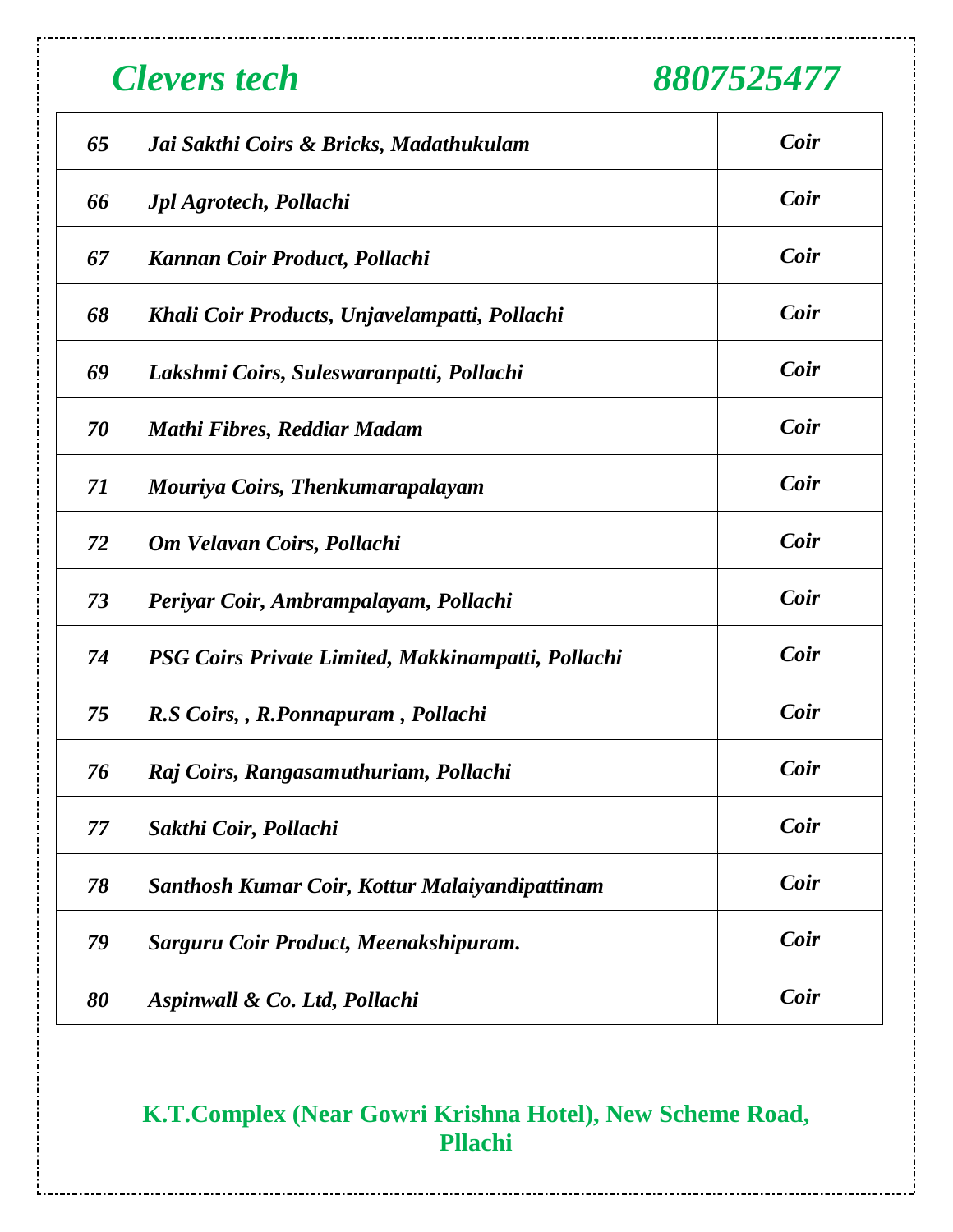| 81 | <b>Selvaganapathy Coir, Thenkumarapalayam</b>    | Coir    |
|----|--------------------------------------------------|---------|
| 82 | Selvakumarasamy Coir, Erisannampati              | Coir    |
| 83 | <b>Sree Angalamman Coirs, Pollachi</b>           | Coir    |
| 84 | Sri Amman Coir, Samathur                         | Coir    |
| 85 | Sri Raagavendra Best Fiber, Pollachi             | Coir    |
| 86 | Sri Rajathi Coir, Pollachi                       | Coir    |
| 87 | <b>Arunachalam Industries, Coimbatore</b>        | Casting |
| 88 | Sri Ram Fibres, Pollachi                         | Coir    |
| 89 | Sri Selvakumaran Coir, Erisannampati, Udumalpet  | Coir    |
| 90 | Sri Selvanayagi Amman Fibers, Pollachi           | Coir    |
| 91 | Sri Sri Coirs, Negamam                           | Coir    |
| 92 | Sri Vinayaga Coir, Negamam, Pollachi             | Coir    |
| 93 | Sri. Karumariamman Traders, Chennai              | Coir    |
| 94 | <b>Sunco Exporters Private Limited, Pollachi</b> | Coir    |
| 95 | Sunstar Coir, Pollachi                           | Coir    |
| 96 | Techno Coir, Pollachi                            | Coir    |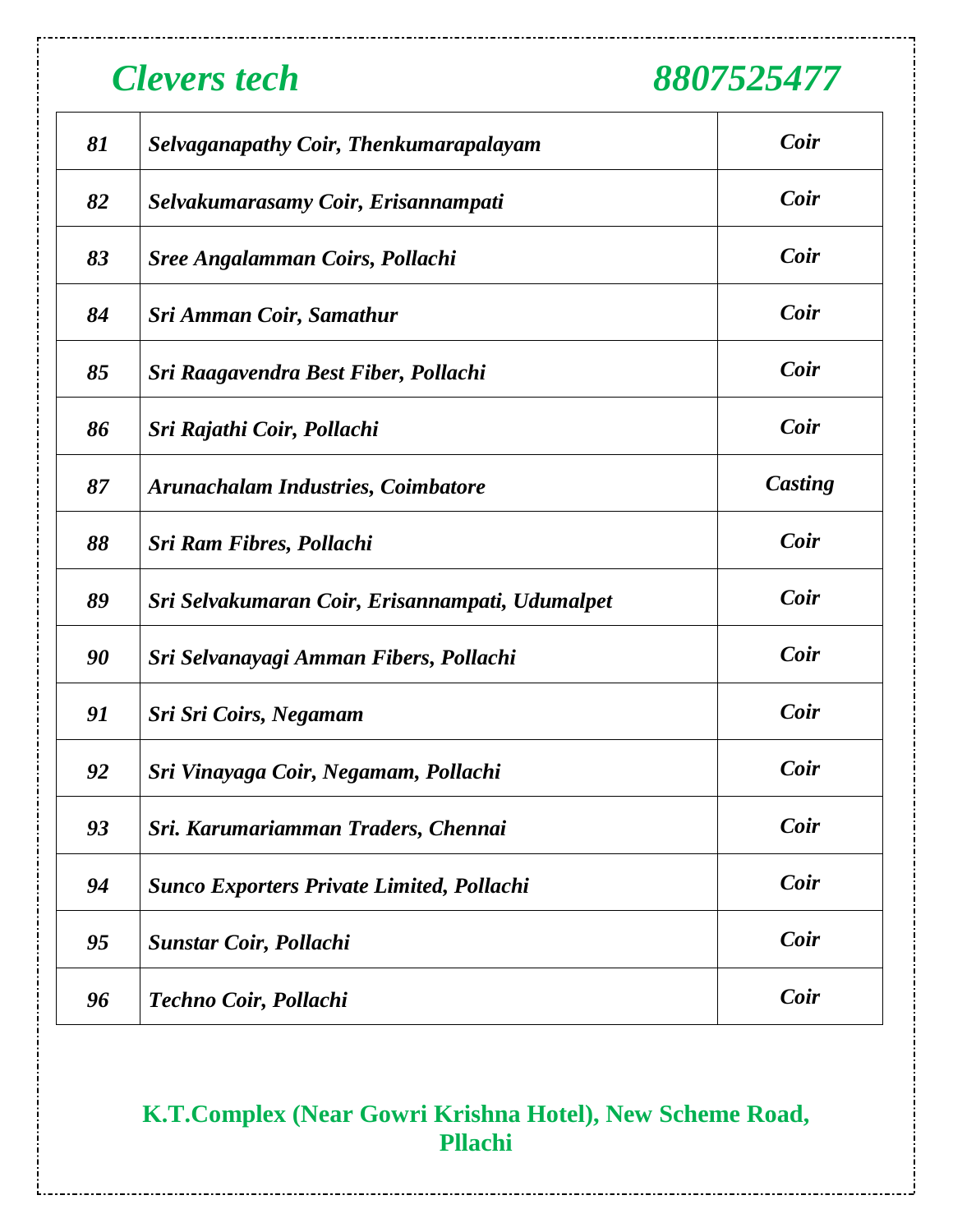| 97                | Thiyagu Curlings, Negamam, Pollachi                 | Coir                 |
|-------------------|-----------------------------------------------------|----------------------|
| 98                | V V Curled Coir, Pollachi                           | Coir                 |
| 99                | <b>Western Ghats Coir, Pollachi</b>                 | Coir                 |
| <b>100</b>        | Adhi Annam Coir, Unjavelampatti, Pollachi           | Coir                 |
| <i><b>101</b></i> | Harikrishna & Co Auditors, Pollachi                 | <b>Audit</b>         |
| 102               | <b>Best Heat Treatment Service, Coimbatore</b>      | <b>Heat Treating</b> |
| 103               | <b>Indo Shell Cast, Coimbatore</b>                  | Casting              |
| 104               | Uni Cast, Pollachi                                  | Casting              |
| 105               | Aaruran Alloys, Pollachi                            | Casting              |
| 106               | <b>Farmers Service Co-Operative Society Limited</b> | <b>Bank</b>          |
| 107               | Abt Milk, Pollachi                                  | <b>Milk</b>          |
| 108               | Cowma Milk, Kerala                                  | Milk                 |
| 109               | Hatsun Milk, Pollachi                               | <b>Milk</b>          |
| <i>110</i>        | Sakthi Milk, Coimbatore                             | <b>Milk</b>          |
| 111               | <b>Veenus Milk It Report, Coimbatore</b>            | <b>Milk</b>          |
| <i>112</i>        | Gopalaa Aqua Minerals, Pollachi                     | <b>Mineral Water</b> |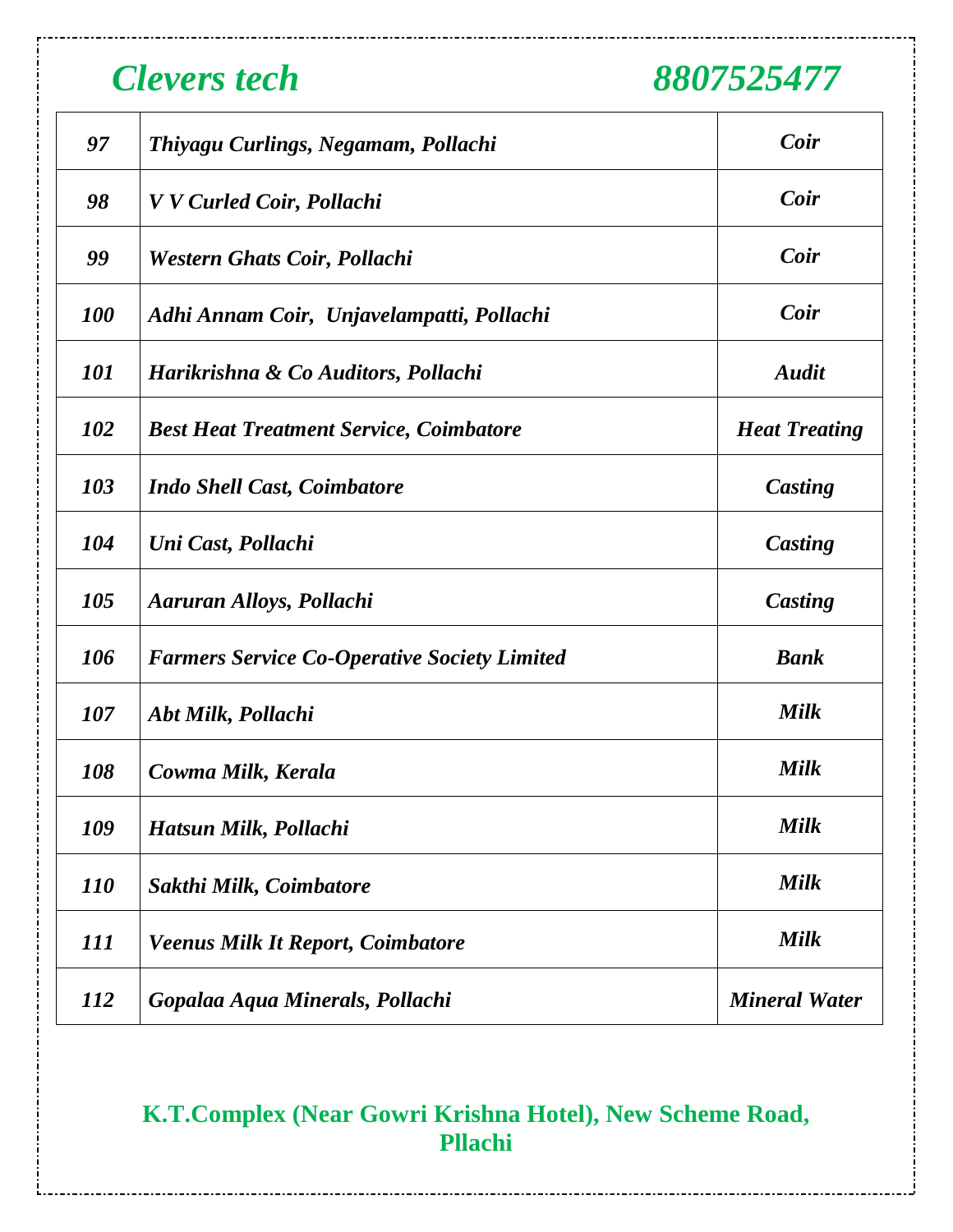| <i>113</i> | Amaravathi Paper Mill, Udumalpet                  | <b>Paper Mill</b>    |
|------------|---------------------------------------------------|----------------------|
| <i>114</i> | <b>Gvg Paper Mills, Udumalpet</b>                 | <b>Paper Mill</b>    |
| <i>115</i> | Kunnath Paper Mill, Meenkarai                     | <b>Paper Mill</b>    |
| <i>116</i> | Sri Karthick Paper Mill, Pollachi                 | <b>Paper Mill</b>    |
| <i>117</i> | Thirumurthi Paper Mill (P) Ltd, Coimbatore        | <b>Paper Mill</b>    |
| <i>118</i> | Vamshadhara Paper Mills Ltd, Srikarikulam         | <b>Paper Mill</b>    |
| <i>119</i> | <b>Sun Plastics, Coimbatore</b>                   | <b>Plastics</b>      |
| <b>120</b> | <b>Wiining Plastic, Coimbatore</b>                | <b>Plastics</b>      |
| <i>121</i> | Pooja Cartons, Zamin Muthur, Pollachi             | <b>Cartons</b>       |
| <i>122</i> | Sabari Soap Industry, Pollachi                    | <b>Soap Industry</b> |
| 123        | <b>SKV</b> Agro Distributors, Pollachi            | Agro                 |
| 124        | Sri Vengadasa Enterprises Consultants, Coimbatore | <b>Consultants</b>   |
| 125        | <b>Vsb Engineering, Coimbatore</b>                | <b>Engineering</b>   |
| 126        | <b>Aathi Engineers, Coimbatore</b>                | <b>Engineering</b>   |
| <i>127</i> | <b>MSN Hatcheries, Anaimalai</b>                  | <b>Hatcheries</b>    |
| 128        | N.S Finishers, Tirupur                            | Label                |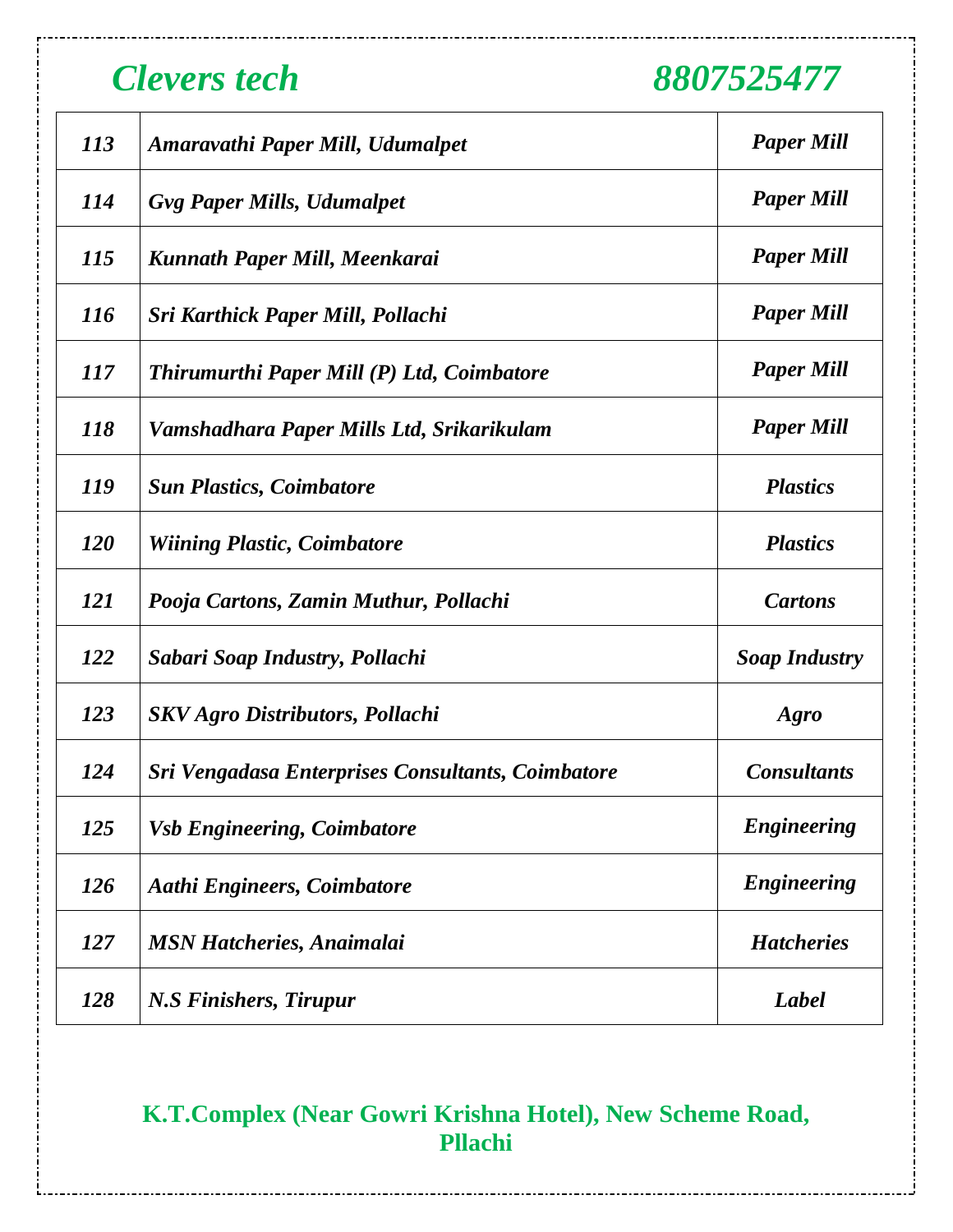| 129        | Sakthi Soyas, Pollachi                                     | Soya           |
|------------|------------------------------------------------------------|----------------|
| <b>130</b> | <b>GDPA Foods, Coimbatore</b>                              | Foods          |
| <i>131</i> | <b>Hill Wood Company, Kerala</b>                           | <b>Wood</b>    |
| 132        | Elgi Rubber Ltd, Coimbatore                                | <b>Rubber</b>  |
| 133        | <b>Roots Industries Limited, Ganapathy</b>                 | <b>Roots</b>   |
| 134        | Sri Santha Lakshmi Mills Pvt Ltd, Zamin Uthukuli, Pollachi | <b>Textile</b> |
| 135        | <b>Bannari Amman Spinning Mil, Coimbatore</b>              | <b>Textile</b> |
| 136        | <b>Acc Cement, Coimbatore</b>                              | <b>Cement</b>  |
| 137        | <b>Classic Exports, Tirupur</b>                            | <b>Textile</b> |
| 138        | <b>Prakasam Best Fibre, Pollachi</b>                       | Coir           |
| 139        | Hi Tech Die Cast Private Limited, Aachipatti               | Casting        |
| <b>140</b> | <b>Mbs Poultry Farm, Pollachi</b>                          | <b>Poultry</b> |
| 141        | Durakraft Papers (P) Ltd, Zaminmuthur, Pollachi            | Paper          |
| 142        | Shri Hari Krishna Paper Mills (P) Ltd, Coimbatore          | <b>Paper</b>   |
| 143        | <b>Pc Sons Casting, Coimbatore</b>                         | Casting        |
| 144        | <b>Premier Mills, Sulthanpet</b>                           | <b>Textile</b> |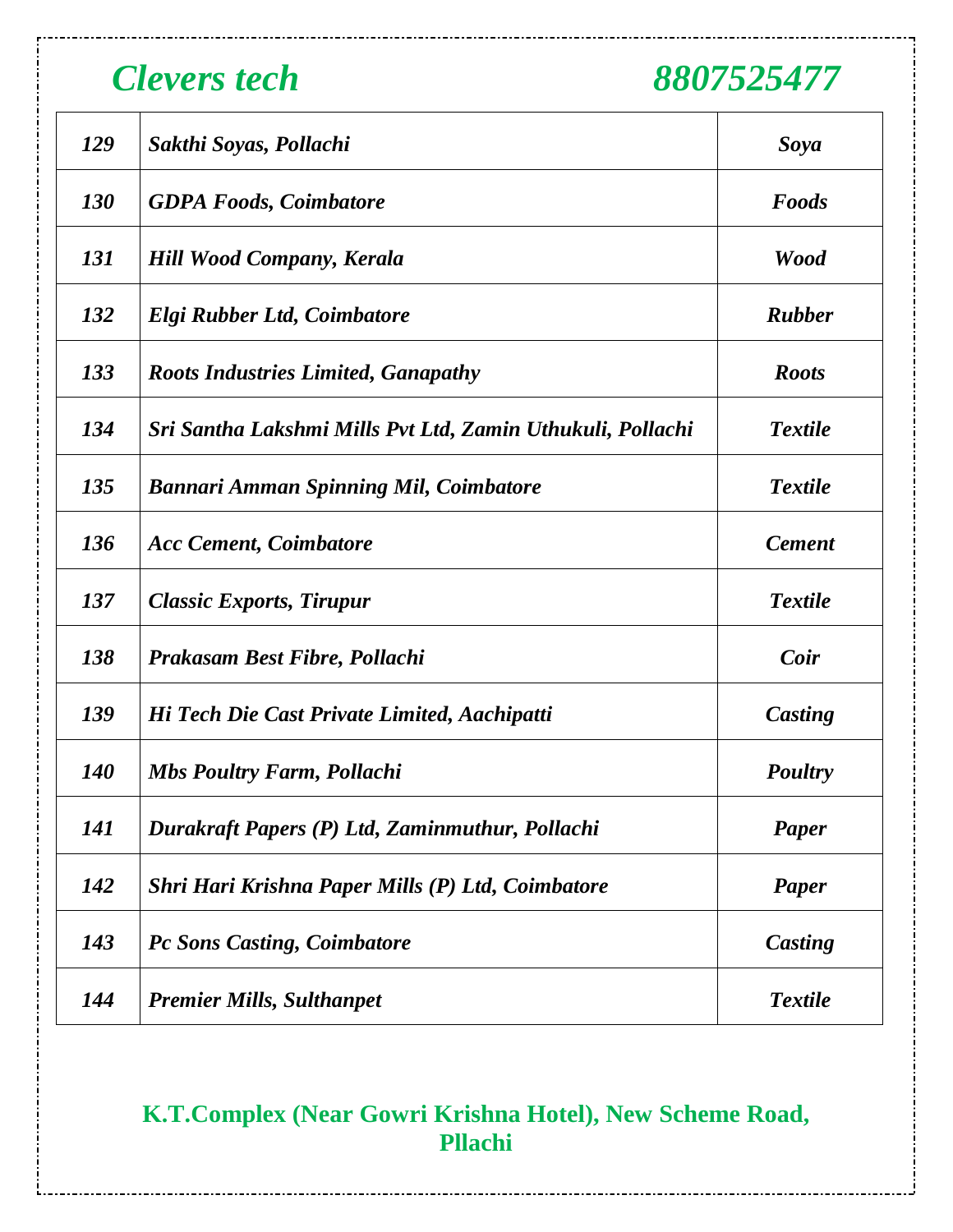| 145        | <b>Siddharth Apparels, Tirupur</b>                      | <b>Textile</b>    |
|------------|---------------------------------------------------------|-------------------|
| 146        | <b>West Coast Paper Mills Ltd, Chennai</b>              | <b>Paper</b>      |
| 147        | <b>Wind Jayees Mill, Coimbatore</b>                     | Wind              |
| 148        | <b>Suguna Poultry Farm, Coimbatore</b>                  | <b>Poultry</b>    |
| 149        | <b>Aavin Milk, Erode</b>                                | <b>Milk</b>       |
| <i>150</i> | <b>Classic Knits, Tirupur</b>                           | <b>Textile</b>    |
| <i>151</i> | <b>Vee Kay Garments, Tirupur</b>                        | <b>Textile</b>    |
| 152        | <b>Cotton Blossoms India Private Limited, Udumalpet</b> | <b>Textile</b>    |
| 153        | Dee Aar Cotton, Coimbatore                              | <b>Textile</b>    |
| 154        | Geethalaya Exports, Coimbatore                          | <b>Textile</b>    |
| 155        | Jhaikrishnaa Impex, Tirupur                             | <b>Textile</b>    |
| 156        | R.N.Polysacks Pvt. Ltd, Dharapuram                      | <b>Poly</b>       |
| 157        | Bannari Amman Sugars Limited, Bhavani                   | Sugar             |
| 158        | <b>Glopel Roller Flour Mills, Calicut</b>               | <b>Textile</b>    |
| 159        | Elgi Electric And Industries Private Ltd, Kovilpalayam  | <b>Electrical</b> |
| <b>160</b> | <b>Govind Exports, Tirupur</b>                          | <b>Textile</b>    |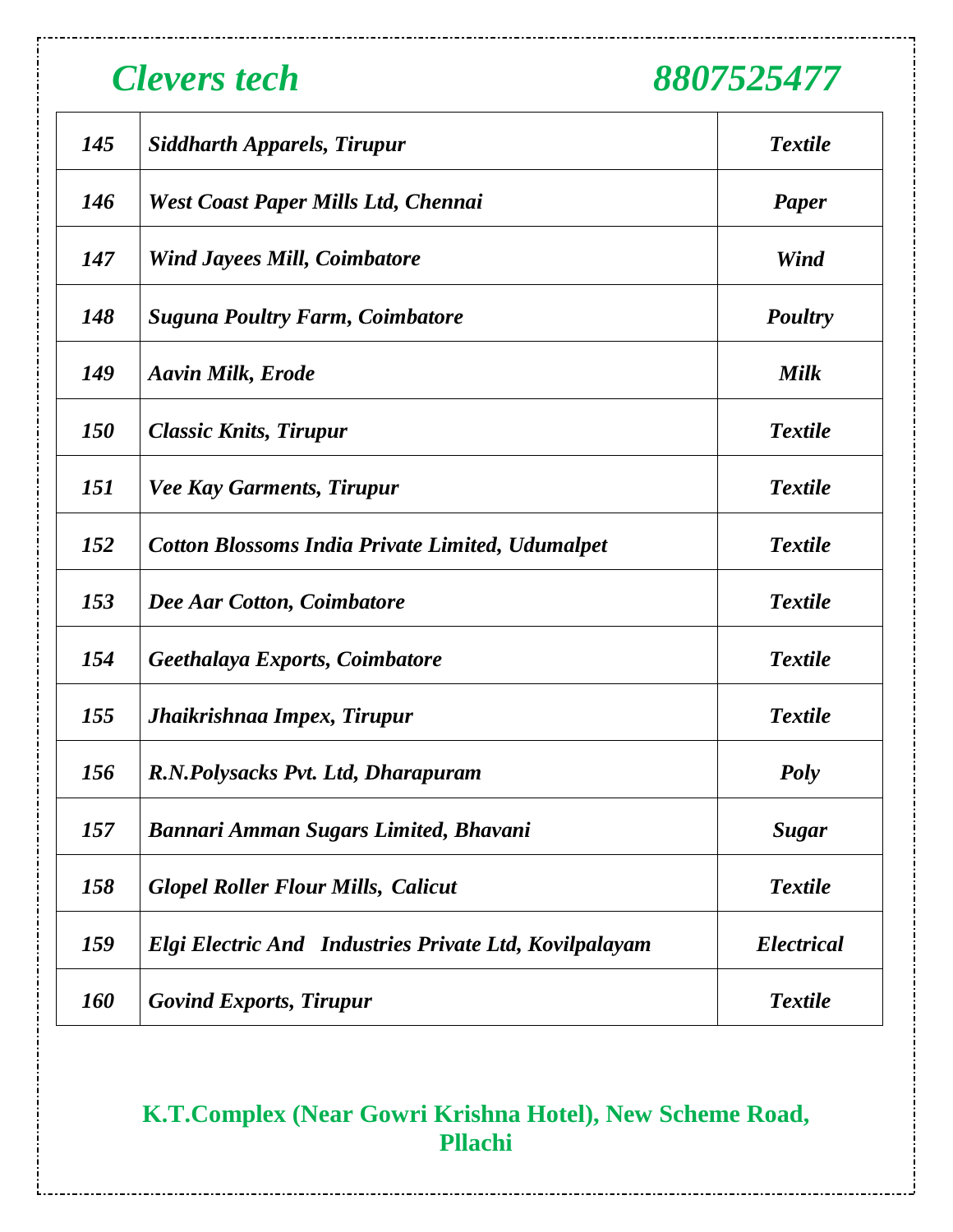| 161        | <b>Sri. Ramtirth International, Coimbatore</b>    | Ayurvedha               |
|------------|---------------------------------------------------|-------------------------|
| 162        | Chiranjjeevi Wind Energy Limited, Pollachi        | Wind                    |
| 163        | Sree Annalakshmi Eng (P) Ltd, Coimbatore          | <b>Engineering</b>      |
| 164        | <b>Manasarovar Garments Pvt. Ltd, Avanashi</b>    | <b>Textile</b>          |
| 165        | <b>Anamallais Engineering (P) Ltd, Coimbatore</b> | <b>Engineering</b>      |
| 166        | <b>Kay Ess Knit Wear Garments, Tirupur</b>        | <b>Textile</b>          |
| 167        | <b>Vee Cee Exports, Tirupur</b>                   | <b>Textile</b>          |
| 168        | Tulip Grantites Private Ltd, Krishnagiri          | <b>Granites</b>         |
| 169        | Varthini Yarns, Coimbatore                        | <b>Textile</b>          |
| <i>170</i> | <b>Canara Bank</b>                                | <b>Bank</b>             |
| 171        | <b>Corporation Bank</b>                           | <b>Bank</b>             |
| 172        | <b>Cooperative Bank</b>                           | <b>Bank</b>             |
| 173        | <b>Mantharagiri Textiles, Sulur</b>               | <b>Textiles</b>         |
| 174        | <b>United India Insurance Company Limited</b>     | <i><b>Insurance</b></i> |
| 175        | Chandran Steels, Eachanari                        | <b>Steel</b>            |
| 176        | Sri Padmabalaji Steels Pvt. Ltd, Gandhipuram      | <b>Steel</b>            |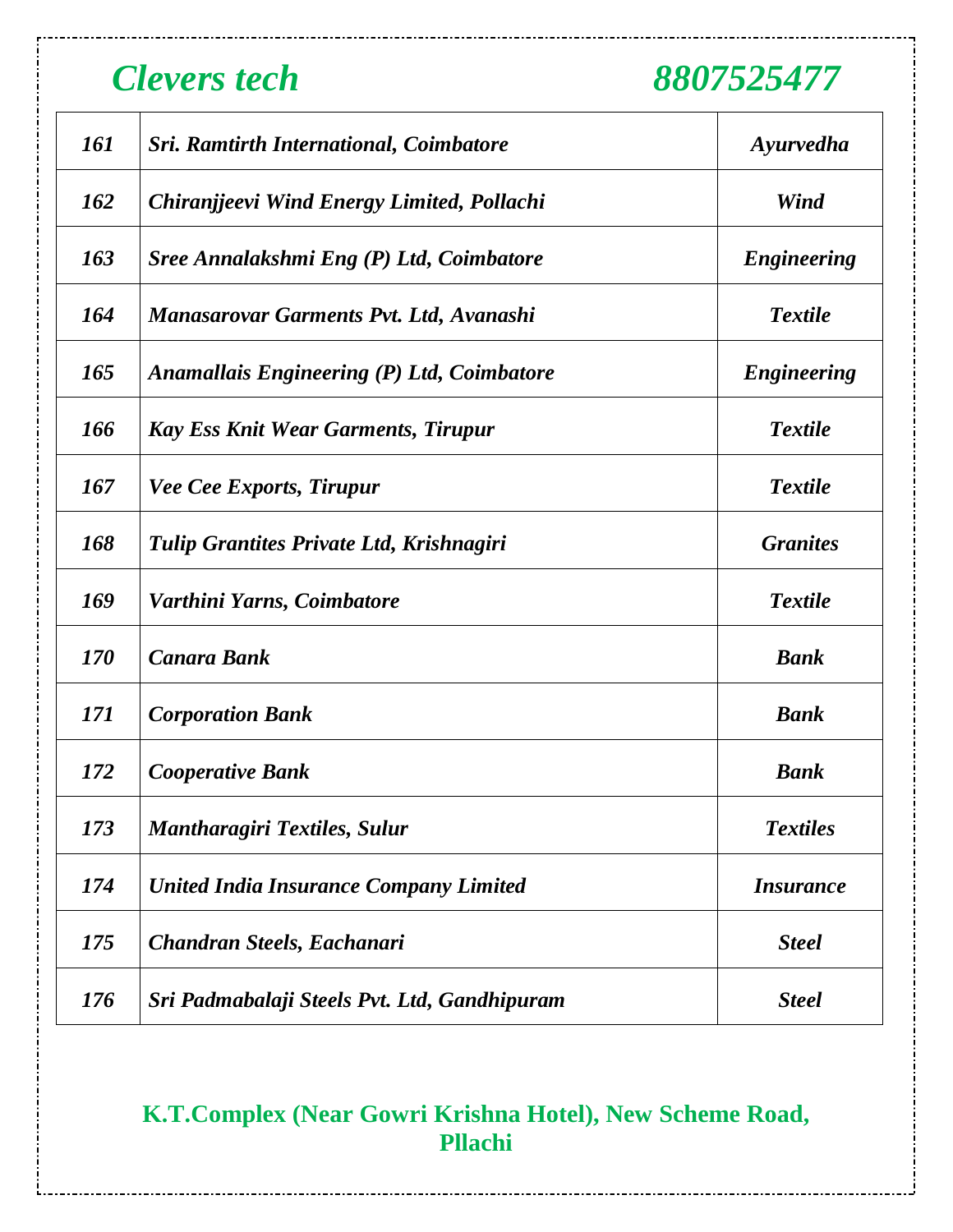| 177        | Agni Steel, Chennai                             | <b>Steel</b>      |
|------------|-------------------------------------------------|-------------------|
| 178        | Sri Kumaraguru Mill, Amabarampalayam, Pollachi  | <b>Textile</b>    |
| 179        | Sri Maruthamalai Andavar Cotton Mills, Pollachi | <b>Textile</b>    |
| 180        | Sri Balaji Spinning Mill, Sulthanpet            | <b>Textile</b>    |
| 181        | <b>Pricol Limited, Coimbatore</b>               | <b>Automobile</b> |
| 182        | Green Coir, Pollachi                            | Coir              |
| 183        | Sri Mahasakthi Mills Limited, Nattukal          | <b>Textile</b>    |
| 184        | <b>Premier Coir Product, Pollachi</b>           | Coir              |
| 185        | Srisurya Knit Wears, Tirupur                    | <b>Textile</b>    |
| 186        | Prime Coir Product, Pollachi                    | Coir              |
| 187        | Viwin Fabs, Tirupur                             | <b>Textile</b>    |
| 188        | <b>Venkateswara Spinning Mill, Tirupur</b>      | <b>Textile</b>    |
| 189        | <b>Suga Coco Products, Pollachi</b>             | Coir              |
| <b>190</b> | Everwin Textiles Mills Pvt Ltd, Pollachi        | <b>Textile</b>    |
| 191        | Devi Knitting Company, Tirupur                  | <b>Textile</b>    |
| 192        | Elumalai Apparels, Tirupur                      | <b>Textile</b>    |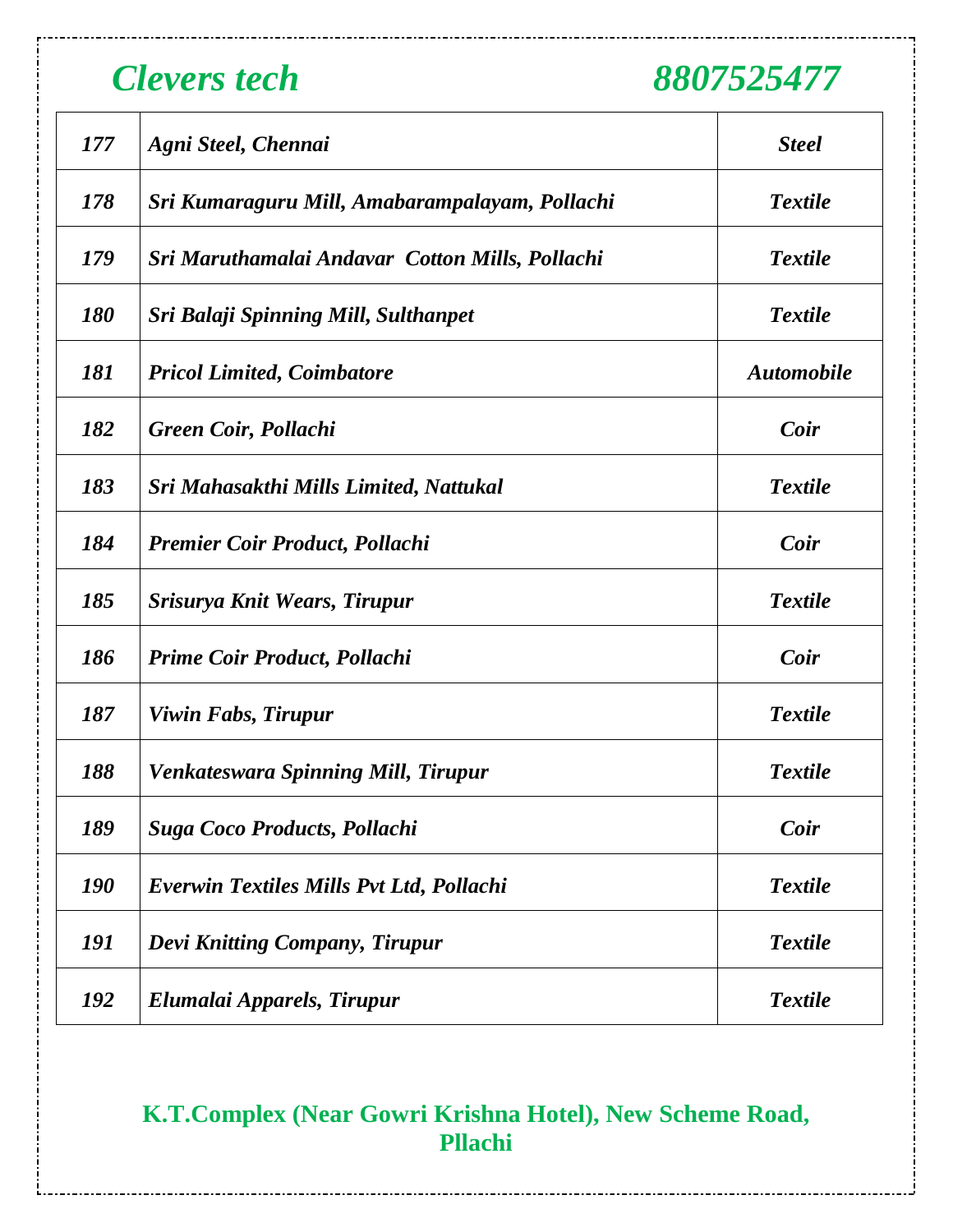| 193        | CA.P.Giriraj Audit, Pollachi                                                 | <b>Auditor</b>   |
|------------|------------------------------------------------------------------------------|------------------|
| 194        | <b>Singanallur Primary Agricultural</b><br>$Co-$<br><b>Operative Society</b> | <b>Society</b>   |
| 195        | Bajaj Alliance Life Insurance Co Ltd, Pollachi                               | <i>Insurance</i> |
| 196        | Mugi Liquid, Coimbatore                                                      | <b>Soap</b>      |
| 197        | V & D Technologies Pvt. Ltd, Coimbatore                                      | $\mathbf{I}$ t   |
| 198        | Quantum Confectionary Pvt Ltd, Pollachi                                      | <b>Chocolate</b> |
| 199        | Kanmani Apparels, Tirupur                                                    | <b>Textile</b>   |
| <b>200</b> | R.P.Edm, Coimbatore                                                          | Engineering      |